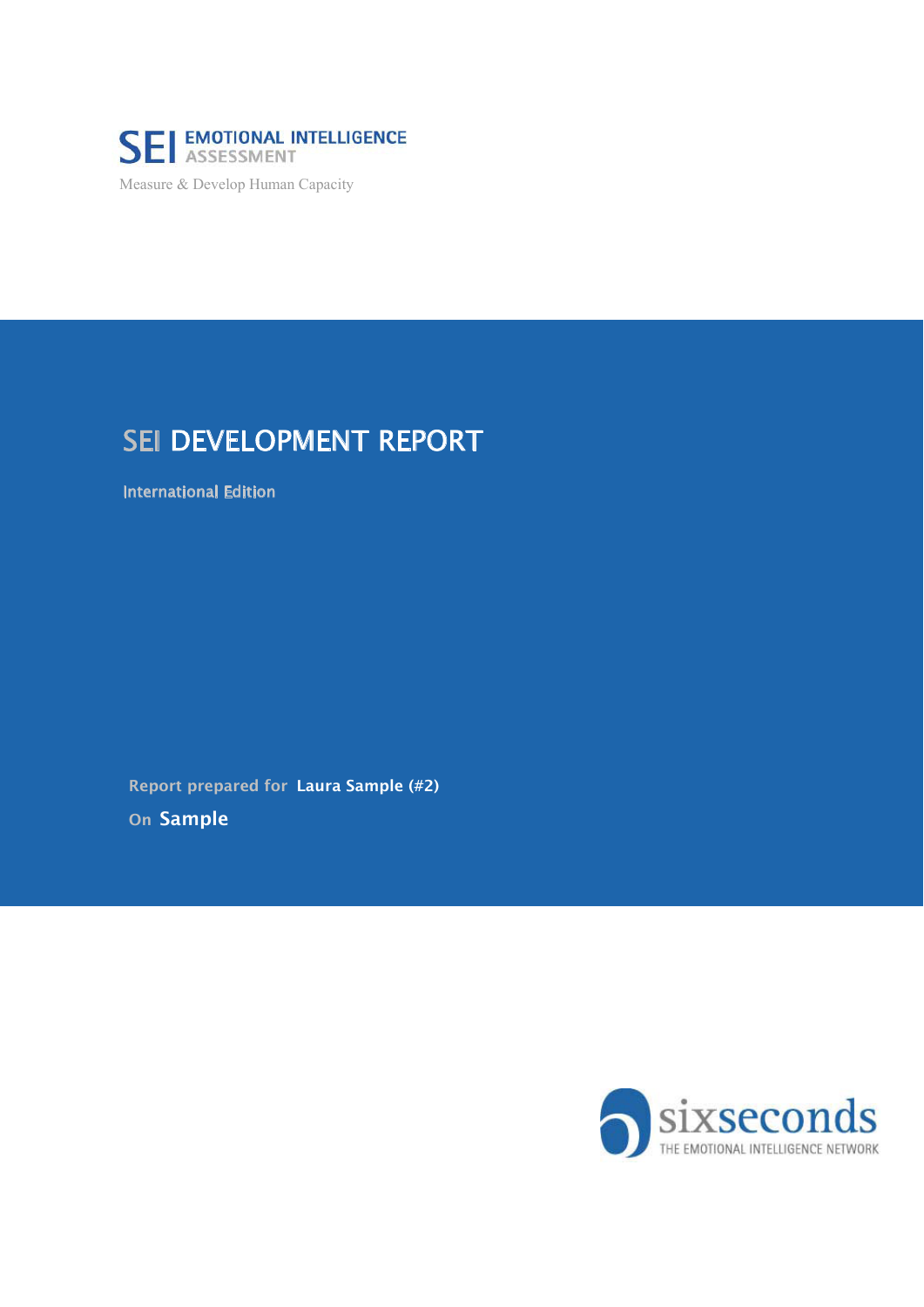## **Contents**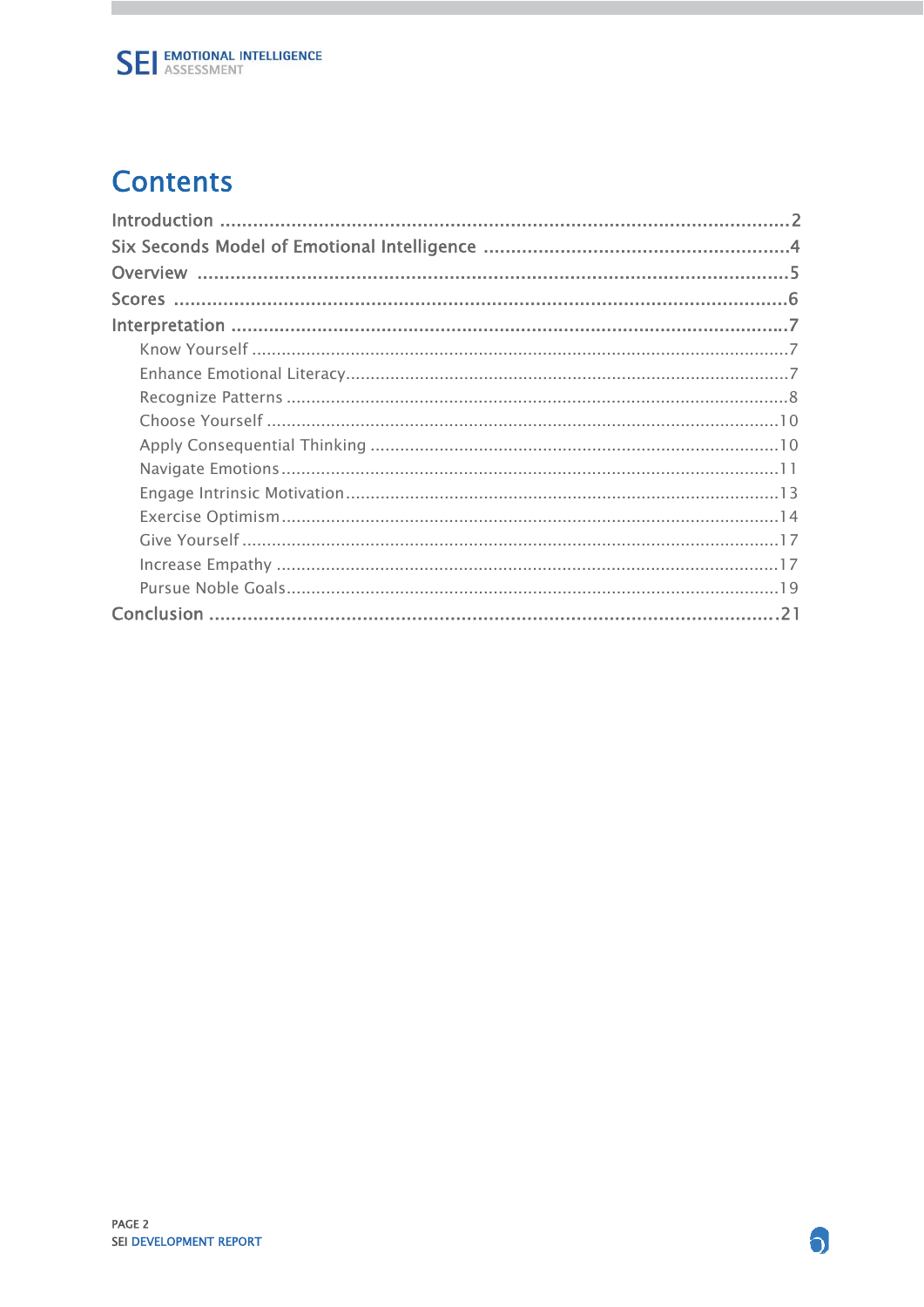This report will describe your results on the SEI, Six Seconds Emotional Intelligence Assessment. The report includes:

- · Introduction to emotional intelligence and the Six Seconds' model.
- · Chart of your SEI scores.
- · Interpretation of scores with development suggestions.
- · Concluding remarks.

## Introduction

The Six Seconds Emotional Intelligence Assessment (SEI) is based on Six Seconds' model of emotional intelligence ; a model designed to help people put EQ into action in their lives.

The model consists of eight fundamental skills divided into three pursuits - Know Yourself, Choose Yourself, and Give Yourself. We have found that by committing to these three pursuits, people are better able to develop and use their emotional intelligence to create more positive, healthy, and meaningful lives.

Most people first heard the term "emotional intelligence'' in 1995 with the publication of Daniel Goleman's best-selling book, Emotional Intelligence: Why It Can Matter More Than IQ. In that work, Goleman laid out a powerful argument that such factors as self - awareness self-discipline, and empathy determine personal and professional success. He



drew on the work of numerous leading scientists and authors who were working to define and measure the skills of emotional intelligence.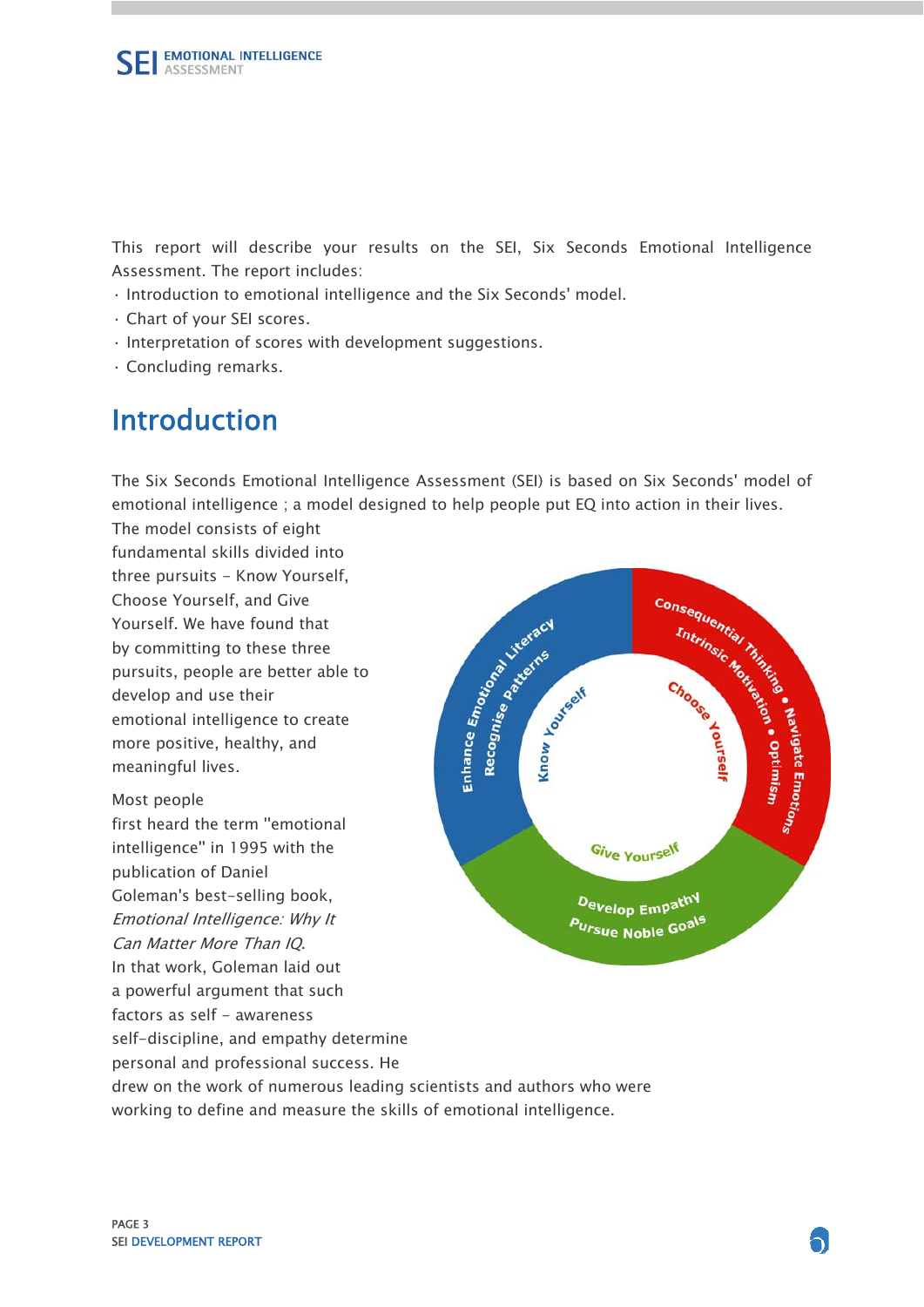To help people put the theory of emotional intelligence into practice, Six Seconds developed a three-part model in 1997. The model considers the work of Peter Salovey, Ph.D. (one of Six Seconds' advisory board members), and John Mayer, Ph.D. who first defined EQ as a scientific concept. It also builds on the model popularized by Daniel Goleman. The model's purpose is to integrate leading thinking and research on this emerging science into a practical structure that promotes problem solving, decision-making, and creativity/invention. The ultimate goal is to assist people to be wise, compassionate, and accountable.

## Six Seconds Model of Emotional Intelligence

Know Yourself is increasing self-awareness. It helps you understand your own thoughts, feelings, and actions.

Choose Yourself is building self-management and self-direction. It helps you follow your intentions and live more consciously.

Give Yourself is about aligning your daily choices with your larger sense of purpose. It helps you increase your wisdom to relate meaningfully with others and make the most of your life.

Specific skills are defined within each of these areas. This report will show your scores in each area, define that skill or concept, and provide recommendations for development.

| <b>Pursuit</b>         | Competency                                    |
|------------------------|-----------------------------------------------|
| <b>Know Yourself</b>   | <b>Enhance Emotional</b><br>Literacy          |
|                        | <b>Recognise Patterns</b>                     |
| <b>Choose Yourself</b> | <b>Apply Consequential</b><br><b>Thinking</b> |
|                        | <b>Navigate Emotions</b>                      |
|                        | <b>Engage Intrinsic Motivation</b>            |
|                        | <b>Exercise Optimism</b>                      |
| <b>Give Yourself</b>   | <b>Increase Empathy</b>                       |
|                        | <b>Pursue Noble Goals</b>                     |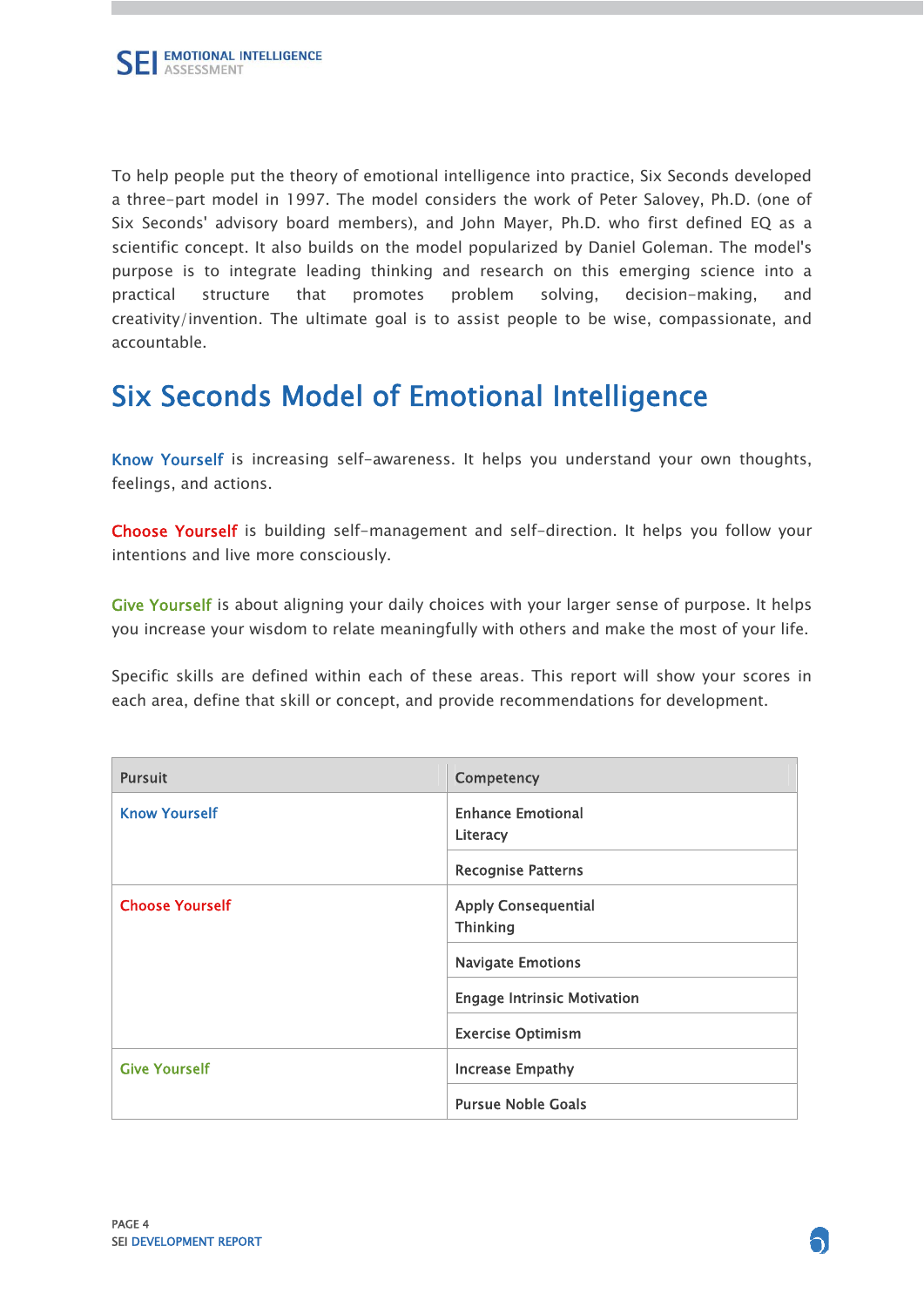# Your SEI Scores

### **Overview**

Thank you for completing the SEI questionnaire! This SEI is designed to help you understand yourself better and to assist you in living and leading in a manner that gets you the best possible results. As you read this report, please keep three ideas in mind:

1. This is a snapshot based on this moment in time.

2. The SEI results are based on what you said about yourself. If you were highly self-critical, or high self-praising, the SEI will adjust somewhat, but the results are based on what you perceive you say and do.

3. All the areas measured by this assessment are skills where you can improve your performance. None of these is a ''fixed'' part of you; you can develop in one or more of these areas if you choose to practice and reflect regularly.

Before you read any further, think about your life. Are you getting the results you want? Do you feel that you have personal mastery? Are you followingyour own intentions?

Remember - the SEI is a self-report tool, so this score is based on your self-perception - it will be helpful to validate this data by gathering input from others and by reflecting on the results you are seeing in your life.

Overall Interpretation of your SEI results:

 build healthy and vital relationships, and make great decisions. Your challenge is to continue to make the most of these abilities - to put them in play daily as your continue to grow. This According to the SEI, you have many valuable EQ strengths that you can employ to live fully, report will help you see how to leverage those strengths to get even better results.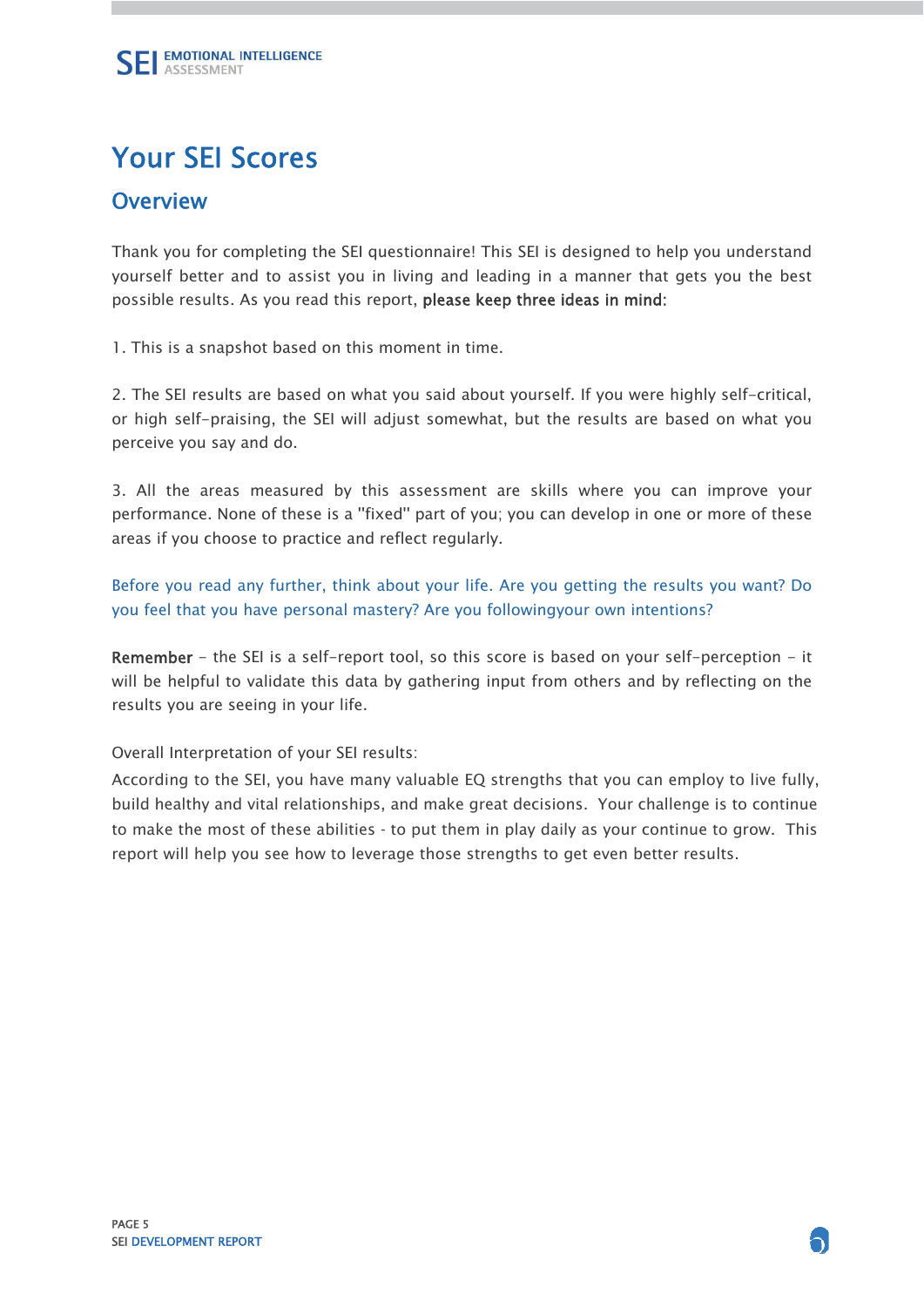

### Scores:

SEI scores are reported in five performance bands:

| Zone              | <b>Score</b>  | <b>Definition</b>                                                                                                                                  |
|-------------------|---------------|----------------------------------------------------------------------------------------------------------------------------------------------------|
| Challenge         | $(65 - 81)$   | This area may be an obstacle for you as a leader; it may be<br>creating personal and professional challenges.                                      |
| Emerging          | $(82 - 91)$   | This is an area where you are developing skills and<br>awareness; it is essential to continue to practice.                                         |
| <b>Functional</b> | $(92 - 107)$  | This competence is adequate to typical situations; it will be<br>valuable to continue to further development to meet the<br>demands of leadership. |
| <b>Skilled</b>    | $(108 - 117)$ | This is a potential strength for you to leverage.                                                                                                  |
| <b>Expert</b>     | $(118 - 135)$ | You have unique ability in this area that distinguishes you as<br>a leader.                                                                        |

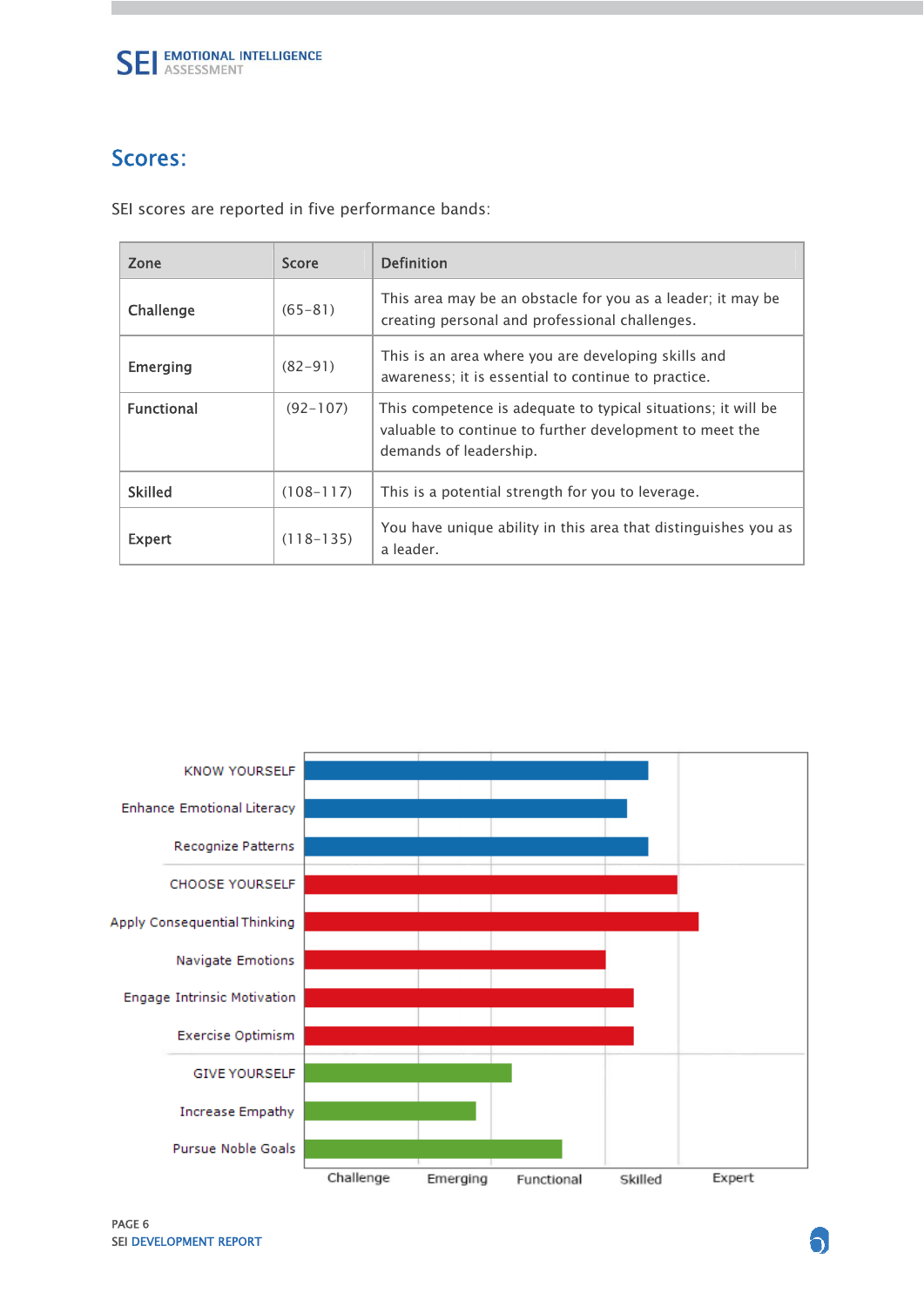

## Interpretation

### Know Yourself

Know Yourself focuses on self-awareness. Know Yourself includes two fundamentals : 1. Enhance Emotional Literacy

2. Recognize Patterns

### 1. Enhance Emotional Literacy



Feelings are a complex, multi-layered aspect of every person. Self-awareness helps us identify and label our feelings and recognize the varying levels of intensity. It also helps us begin understand the origins of feeling and the resulting effects. Just as learning to write and read begins with literacy of letters and sounds, learning to interpret and manage feelings begins with emotional literacy.

Importance: Emotional literacy is the basic building block of emotional intelligence. Accurately perceiving and interpreting emotional information is key to using, understanding, and managing feelings.

At Work: Emotional literacy is also essential to reading other peoples emotions. Moreover, it's a basic prerequisite for using your own emotional intelligence in decision-making, problem solving, and creative invention. Emotions are data, and emotional literacy is the key for decoding. High emotional literacy will help you first to understand yourself, and then relate to employees and customers, understand what drives people, and assist in your ability to inspire and motivate others.

### Performance Zone: Skilled Interpretation:

Are you quite insightful about feelings? Your SEI score indicates that you have a strong emotional vocabulary and can make sense of the meanings of these feelings. If this score is accurate, you probably gain insight from feelings, and people see you as someone who has a good understanding of people. You can utilize this insight to communicate about emotions in a highly effective manner, and continue to develop mastery with your own feelings.

#### Development Suggestions

Emotional literacy includes recognizing and naming feelings. Emotions are neurotransmitters with specific effects and structures. Each has a unique ''signature'' with specific effects on your body (such as skin temperature) and on your mind (such as focusing your attention on a problem). Building emotional literacy begins by ''tuning in'' to the language of emotions.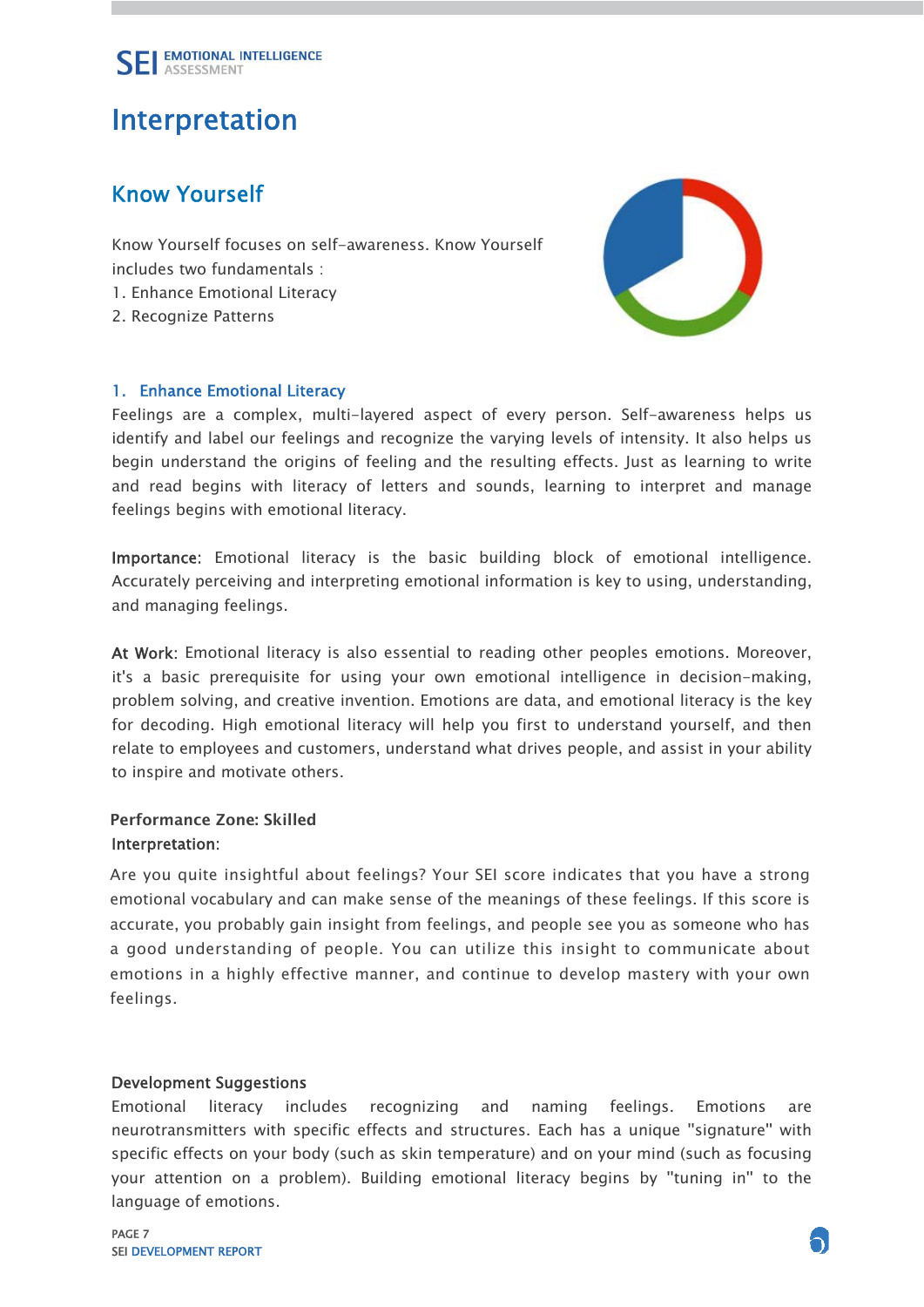Ask questions: of emotionally literate people to expand your vocabulary and understanding. Ask them to explain their feelings and the physical and mental effects of those feelings so you can better recognize them in yourself.

The Silent Movie Game:Make a habit of ''people watching'', especially in the company of emotionally literate friends. See if you can guess what people are feeling by observing their facial expressions and body language. This will help you become more aware of the nonverbal signals of feelings and then put labels to those signals.

Body Scan At least five times per day, take six seconds to mentally review your physical state. Pay attention to what you're feeling physically, starting at your toes and ending at the top of your head. Notice where you feel tense, relaxed, warm, cold, comfortable, or uncomfortable. See if you can notice particular times, events or activities that correspond with a specific physical state. This will help you become more aware of the link between your emotions and the physical signs and effects of those feelings.

Vocabulary List Create a journal of emotional words; create a range of descriptive words (synonyms) for these categories: Angry, Sad, Surprised, Disgusted, Joyful, Trusting, Anticipating.

### 2. Recognize Patterns

Sometimes we assess new situations and respond carefully and thoughtfully, but frequently we run on autopilot reacting unconsciously based on habit. In part it's because the human brain is wired to form and follow neural pathways. Chunking experiences into categories, the brain looks at new situations and assesses if they are somewhat like old situations - if so, it treats them as the same. These sets of ideas and feelings form into patterns - they become our filters for how we interpret the world. Left unconscious, these patterns can inhibit optimal performance because we are reacting with a generalized response rather than one carefully tailored to the current situation. And when under stress or in crisis, it is even more difficult to act consciously; old habits become the fail-safe response. Learning to recognize patterns lets us be more conscious of our own reactions - which is the first step to changing them.

Importance : While some patterns are highly functional, many are dysfunctional and lead us to poor decisions, ineffective problem solving, and reduced creativity. Recognizing a pattern is a first step to evaluating it and then developing a conscious choice about its continued use.

At Work : Recognizing patterns is essential for effectively managing your own reactions. All of us are driven by patterns, and must be conscious of our own to effectively maintain appropriate ones and discard inappropriate ones. Recognizing your patterns will help you follow your intentions, protect you from being manipulated by fear and ego, and keep you focused, in the midst of change and challenge.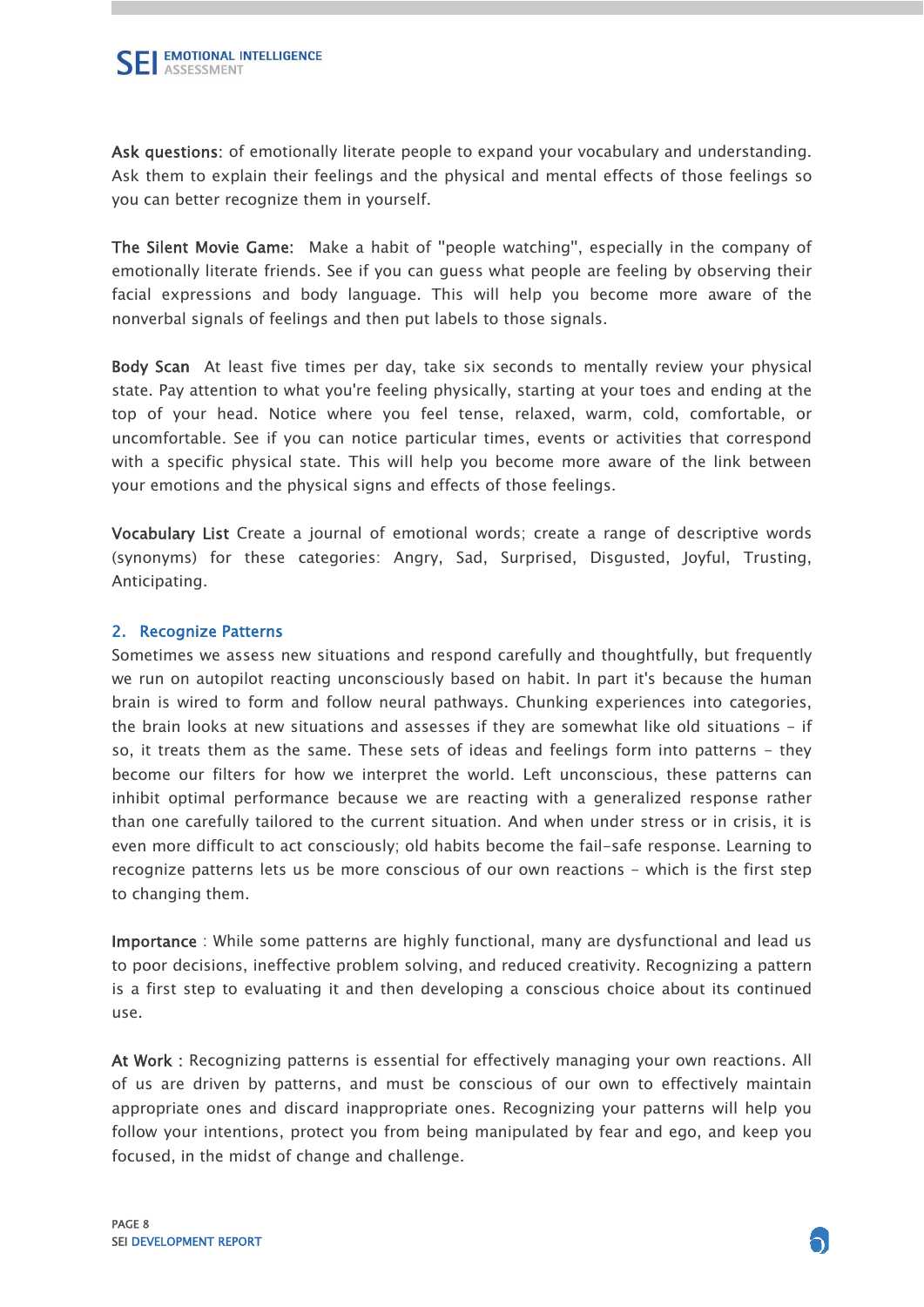

### Performance Zone: Skilled

### Interpretation:

 patterns and you can probably tell when you're falling into habitual reaction. If this score is accurate, your self-awareness helps you make choices more clearly and with less hesitation. It also helps you clearly explain the reasons for your choices and reactions. You can continue to develop this strenght by noticing more subtle patterns and by noticing your reactions early. Ultimately you will be able to see yourself going into a pattern before the reactions has even begun, a consciousness that will allow you to follow your highest j İ Are you aware of your own reactions? Your SEI score indicates that you know your own intentions.

### Development Suggestions

Everyone has and follows patterns, some are functional, some are not. By learning to recognize them, it becomes possible to assess which are optimally serving you and which are not. To become more effective at recognizing patterns, observe yourself more often and more deliberately. Adopt a nonjudgmental view - don't assess what's ''good'' or ''bad'' about your reactions, simply notice them. Pay specific attention to how you respond to different thoughts and feelings - and begin to track reactions that seem to recur.

Understand the meaning of patterns. Read Fight or Flow Part I: ''Hit Back First'' (http://www.6seconds.org/modules.php?name=News&file=article&sid=184) to review how patterns function and how they are defined.

Here We Go Again Create a log-book or journal where you record your patterns and reactions. At the end of each day, choose both positive and negative ones and write down some of the recurring situations you seem to experience. Write down what happened, then your thoughts, feelings, and actions that arose in response. After approximately two weeks, you will be able to clearly identify several patterns.

Consider asking a trusted friend, a coach, or counselor to help you learn to recognize your own patterns. Do this by asking for feedback about what seem to be your typical responses. For example, get input on how you usually respond to criticism, disagreement, or stress.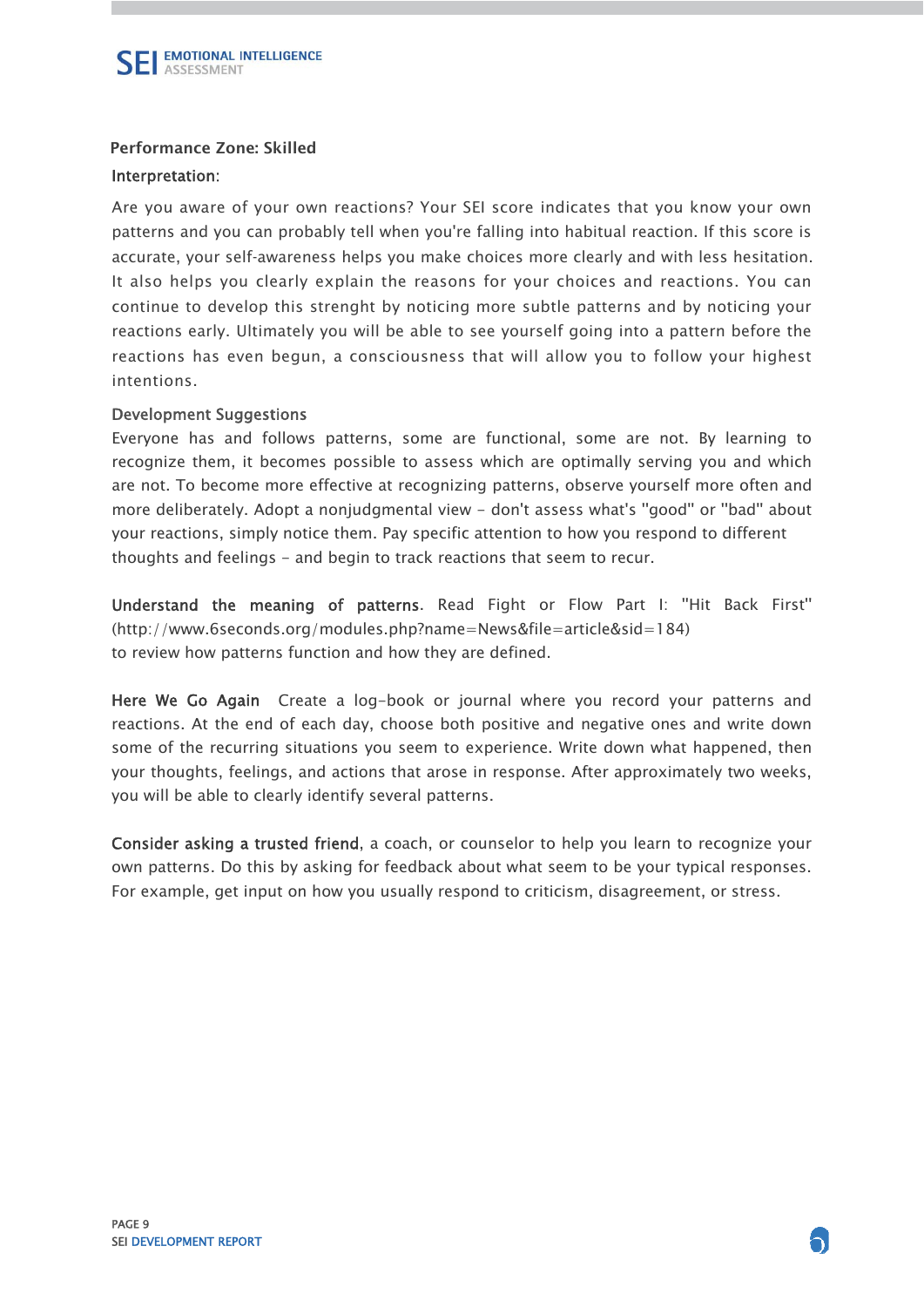

### Choose Yourself

Once you begin to increase self-awareness, you may find that you want to adopt feelings and patterns that may be more effective. Choose Yourself is about consciously directing your daily life by shifting out of reaction (old patterns/habits) and into action (new patterns/habits) that support your goals and intentions. Choose Yourself includes four fundamental skills:

- 1. Apply Consequential Thinking
- 2. Navigate Emotions
- 3. Engage Intrinsic Motivation
- 4. Exercise Optimism

### 3. Apply Consequential Thinking

This skill lets us examine the consequences of our choices and to analyze the interaction between cause and effect. It is key to managing our impulses and acting intentionally (rather than reacting). Consequential Thinking employs both our emotional and cognitive intelligences. It's a process of thinking about feeling, and feeling about thinking to identify optimal choices.

Importance: Consequential Thinking is key to self-management. It allows people to assess their choices, to anticipate how people will react, and to follow their own intentions.

At Work: Like a good strategic planner, someone who is effective at Consequential Thinking can position themselves and their organization to ride the waves of change. This essential ability lets you understand the consequences and implications of your choices, observe how you affect others, and take charge of your results.

### Performance Zone: ExpertInterpretation:

Are you careful in your decision-making? Your SEI score indicates that you recognize implications for your choices. If this score is accurate, you weigh the costs and benefits thoughtfully and accurately, arriving at sound decisions. Your blending of emotional and analytical data helps you make your own decisions, and also lets you give wise counsel to others. When you use your strong Consequential Thinking skills, others probably see you as careful and trustworthy. You may find that you over-analyze sometimes - perhaps not letting yourself take some risks and play. Keep focusing on this keen awareness and rely on it to help you reach your lifelong goals.

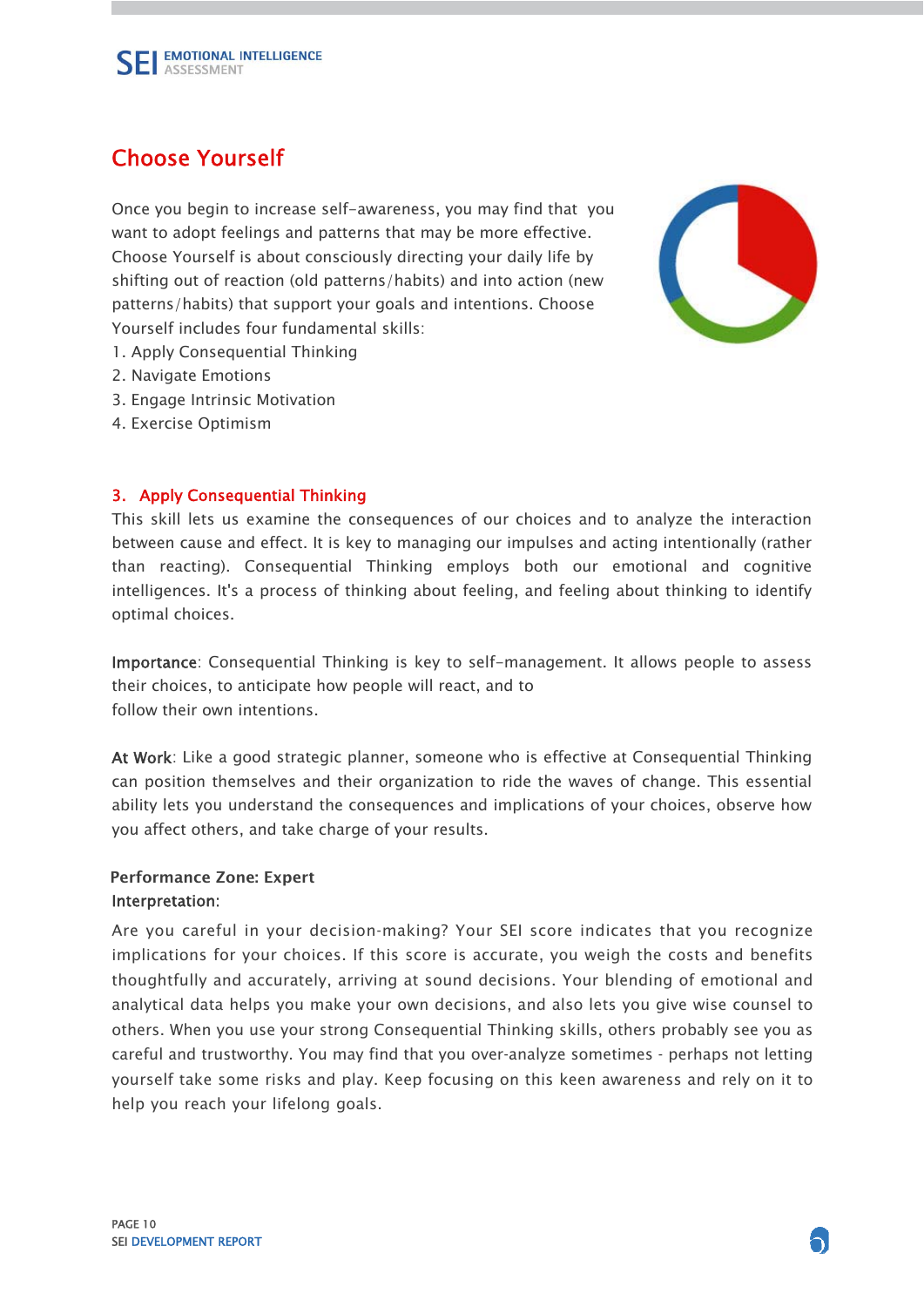

### Development Suggestions

To develop in this area, slow down and assess your choices. Begin by recognizing that you are constantly making choices about how you think, feel, and act. Think about the short and long term effects on yourself and on others. When the "stakes are low" or the situation is safe, feel free to follow your impulses. When the situation is more serious, take more care in making decisions.

The What if ? Game Twice each day, take a moment to think about something that happened today and imagine three possible outcomes. For each outcome, imagine how that might affect you and others tomorrow, in a week, and in a month. Be sure to consider both concrete/physical effects as well as emotional effects.

Choice Counter Set aside 15 minutes once a day for a week to review the previous hour. Review the hour sequentially and identify at least five choices you made about your thoughts (what you told yourself), your feelings (what was your emotional state), and/or your actions (what you did).

Emotional Algebra Think about a decision you have to make, and create a typical ''pro'' and ''con'' list with your reasons for one argument versus the other. Then, consider your feelings about each item on your lists. Assigning each item a value from 1-10, where 10 represents an item with the greatest emotional impact. Finally, examine and compare the two sides by ''adding up'' the emotional weight. Which option has more emotional power?

### 4. Navigate Emotions

People are often expected to control their emotions, to suppress feelings like anger, joy, or fear, and cut them off from the decision-making process. However, feelings provide insight, energy, and are the real basis for almost every decision. Feelings are like electricity; touch an outlet, and the voltage can shock you, but harness it appropriately and it is an amazing resource. Navigating Emotions is a non-cognitive skill that lets us tap the energy and information and allows us to select the most productive response. It is a sophisticated way of managing feelings.

Importance : When we Navigate Emotions we find the value or purpose of the feeling. It provides the opportunity to assess the range and the intensity of our emotions in order to gain insight. If we don't explore and examine our feelings, we may either ''dump'' them on others, or attempt to repress or ignore them, rather than use the knowledge to transform them. This transformation allows us to convert our feelings into a positive and productive force.

At Work : People who Navigate Emotions on the job can be balanced, insightful, and inspiring. Tapping into the power and wisdom of feelings allows you to manage your own reactions, keeps you present and involved with other people, and helps others recognize your consistency, thereby increasing trust.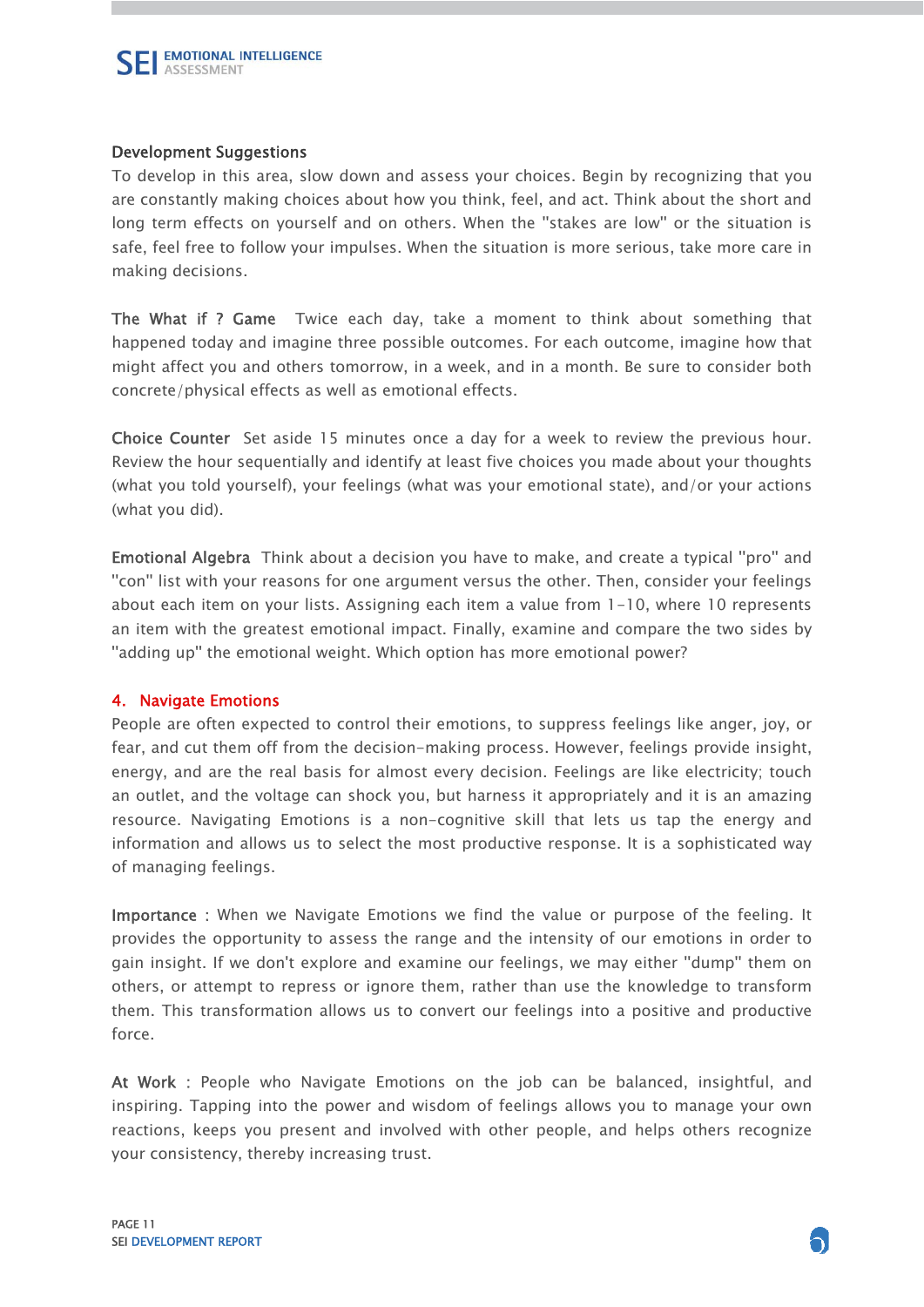

### Performance Zone: Functional

### Interpretation:

If this score is accurate, you are open to most of your feelings (neither suppressing nor wallowing in them). You have probably seen how valuable it is to be able to manage your emotions, employing them to advantage and - when it's necessary - communicating emotions to other people. Continuing to develop in this area will help you have an even better relationship with your own feelings - and with other people. Keep listening to your feelings, recognizing that you have a choice, and that feelings are a source of wisdom and energy.

### Development Suggestions

Emotions are signals that help direct and focus our attention. Navigating Emotions is a process of understanding those messages and harnessing both the information and the energy in the feelings for a productive outcome. For example, while taking a walk, let yourself really experience the feelings that surface and notice how they shift and change. Can you let them flow unhindered?

Musical Feelings Develop your ability to summon and transform feelings by listening to music. Make a CD or load your iPod with a variety of songs that capture a range of feelings. Listen to the music and allow yourself to experience the feelings that are stimulated by the music. With each new song, shift your feelings to match the new music. Was it easy or difficult to shift? With practice you will be able to shift from one feeling to another. In other words, you will become more emotionally flexible as you practice these shifts.

Emotion Messages This exercise will help you become better at understanding the message behind the feeling. Think of a situation or a person about which/whom you have strong feelings. Make a list of the three to four most prominent feelings (e.g., fear, disappointment, frustration). One at a time, focus on each feeling and intensify the emotion. When you are strongly identifying with the feeling, draw a picture (i.e., a symbol or representation). Then write down what you're thinking. Switch to the next feeling and repeat. Finally review each of the drawings and interpretations. What insights you can find?

Feeling Palette One key to Navigating Emotions is recognizing that we experience multiple feelings at any given time. One of the challenges, then, is taking the time to actually identify and separate the feelings by labeling them individually. Think of a situation when you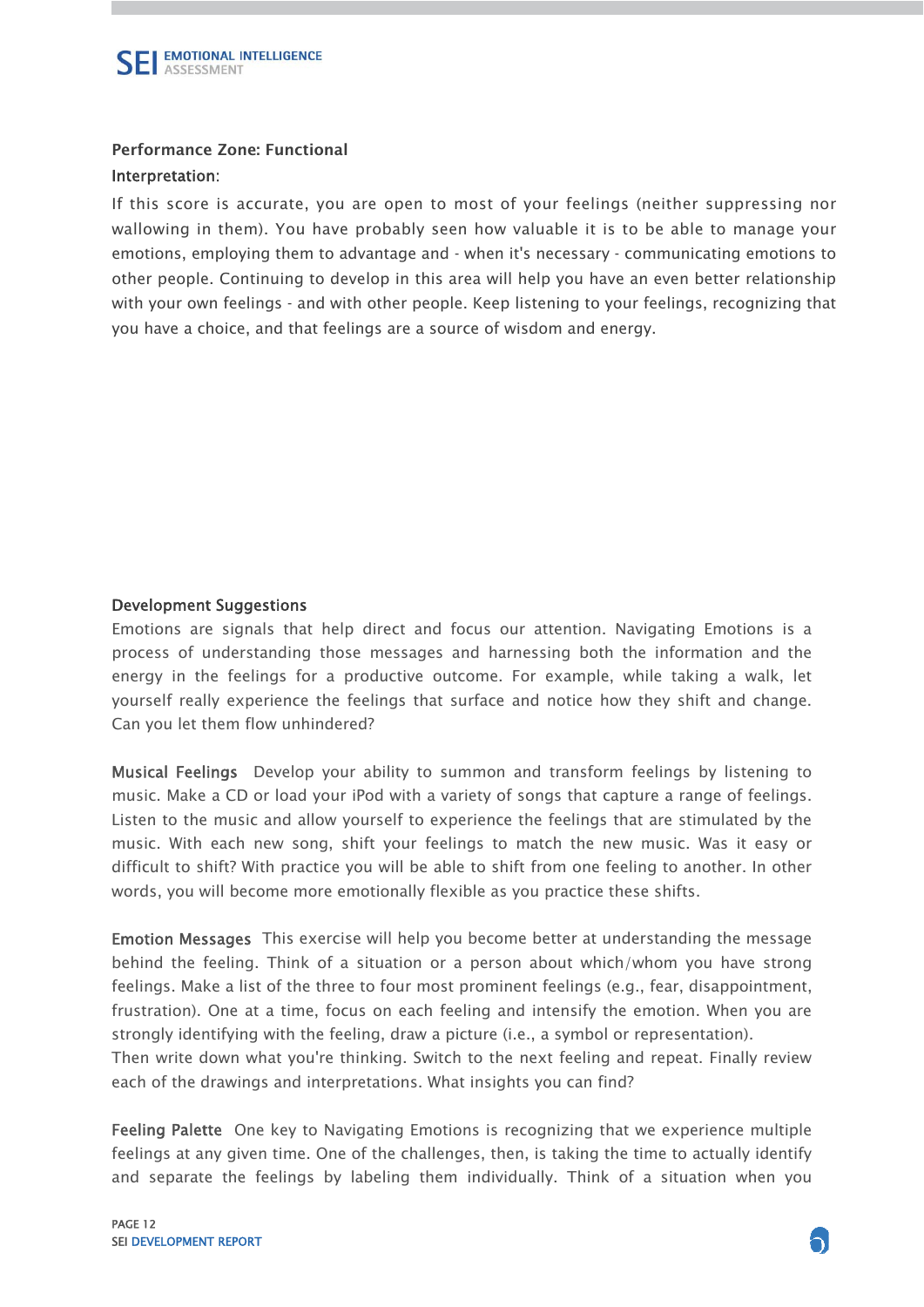

needed to use the skill of Navigating Emotions. Divide a paper into six squares, and using colored pencils or pens, depict six different feelings you have around this topic. Notice that the feelings may seem to be in conflict with each other (i.e., they might be paradoxical). Now, one by one, take a few moments to focus on each feeling, allowing yourself to truly experience it. How do the different feelings influence your thinking and action? Which feelings will be most effective?

### 5. Engage Intrinsic Motivation

Intrinsic motivation is a drive that comes from within (such as a personal commitment) in contrast to extrinsic motivation that comes from another person or outside source (such as praise or money). While there is nothing wrong with seeking and earning an external reward, motivation will only last if it is also fueled by an inner energy. Emotions can reveal our inner motivations. They are essential to both tapping and developing them. The feelings we associate with particular values and commitments give them significance, which in turn gives us the strength to act.

Importance : If we require external reinforcement to be motivated, we are always at the mercy of others. Engaging Intrinsic Motivation means developing and utilizing lasting inner desires. These forces help supply the necessary courage and perseverance to make changes and grow.

At Work: When you Engage Intrinsic Motivation on the job, you have the power to excel. You link your work with your personal goals/objectives, thereby intensifying your own passion and commitment. This allows you to work effectively, inspire others, and stay on course through challenges.

### Performance Zone: Skilled Interpretation:

 Are charged up with inner drive and motivation? Your SEI score indicates that you get in touch with your motivation easily. Passion and commitment allow you to excel and to distinguish yourself. Your inner clarity helps you align your actions with your intentions - if you keep at it, you can find the drive to change the world. Everyone 'runs out of steam' some days, but you can recover your energy by reconnecting with your values and goals. The downside is that you may create a lot of stress for yourself (and others) with these lofty goals. For example, people may see you as a martyr, and sometimes you probably feel like one. Continue to harness these inner motivators while also finding patience for yourself and Ĭ Ĭ others.

#### Development Suggestions

Increasing intrinsic motivation involves two components. The first is to reduce the need for external validation and reward. This does not mean living as a hermit or martyr; it means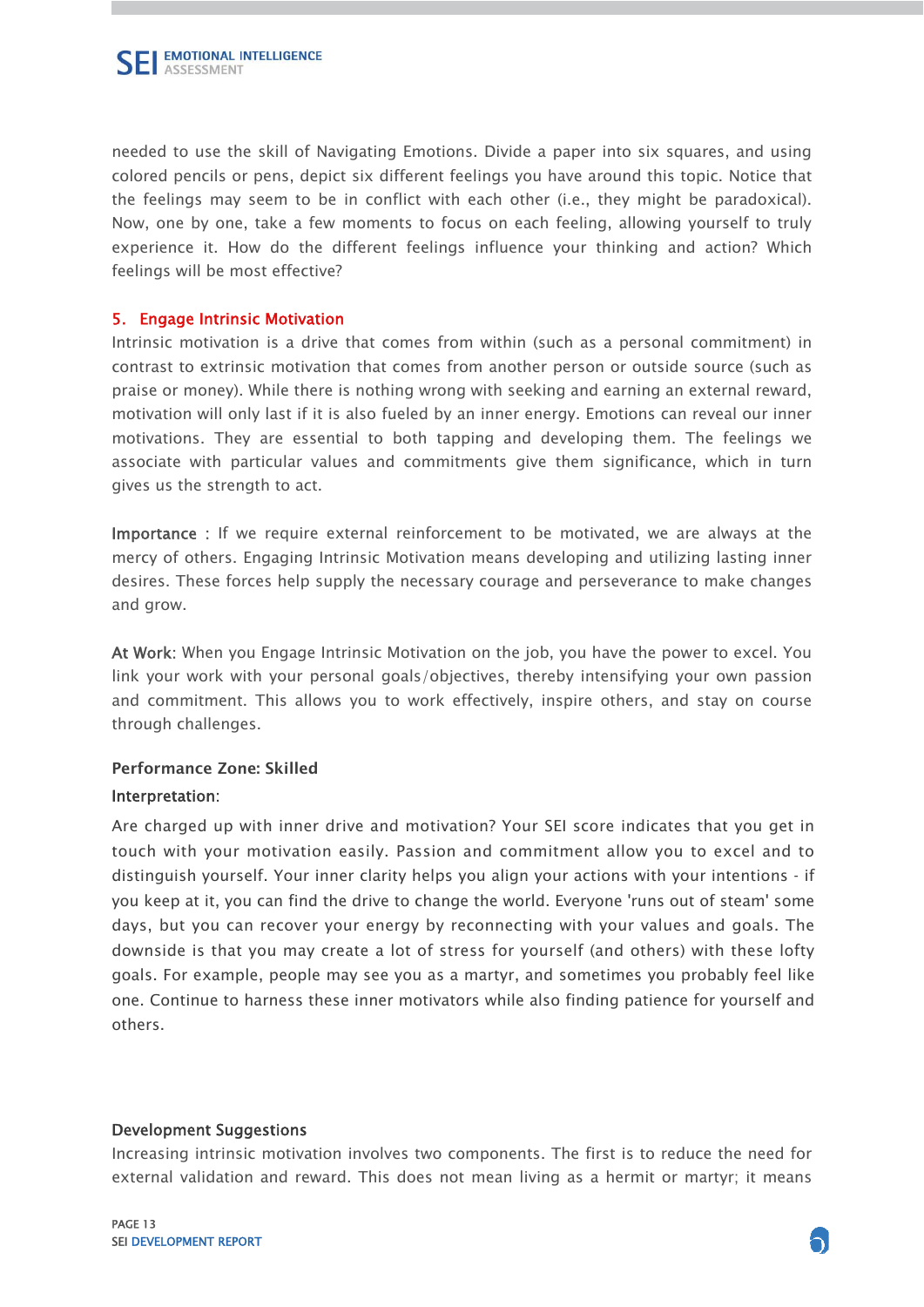shifting your perception of external validation from a ''need'' to a ''want.'' When you ''need'' reinforcement from others you give up your own self-efficacy and power. The second component is to develop clear values, goals, and self-validation. In other words, be passionate about what's important to you and then recognize and celebrate your achievements.

Need Bank Begin noticing when you use the word ''need'' either out loud or in your head. Count how many times you ''need'' praise, recognition, or reward from someone else, and each time put a coin in a special bank or jar. As you put each coin in, imagine that it represents one of those ''needs'', but instead of getting them from someone else, create a self-validating statement affirming your abilities, talents, or skills. In other words, give yourself the validation that you thought you needed from someone else.

Family Values Review the values that you hold (a value is an idea in which you invest your time and money). Write each one on an index card, and on the back write down where you believe you learned that value. Now, sort the cards into three piles: My Own Values (ones that are a central part of you; perhaps they came from family members), Values I'm Adopting (ones that you mostly believe in; perhaps they come from people who care about you), Other People's Values (ones you ''should'' value but don't really; perhaps they come from peers, employers, or neighbors). For three to four, imagine making a decision in direct conflict with the value. How does that feel? Imagine being fully engaged with that value. How does that feel? Core values are surrounded with strong feelings.

Desert Island Imagine that you are going to be stranded on an island for five years. You will find enough to eat and drink, but not enough to do. If you could bring five things, what would they be? If you could bring five people, who would they be? If you could use the time for one project, what would it be? Discuss this with friends or family.

### 6. Exercise Optimism

Optimism allows us to see beyond the present and take ownership of the future. This skill blends thinking and feeling to shift our beliefs and attitudes to a more proactive stance. As we apply our emotional intelligence to look at success and failure, optimists can inspire themselves to learn and grow from adversity while taking strength from success.

Importance : According to Positive Psychology guru Dr. Martin Seligman, optimists live longer, are healthier, have better and longer lasting relationships, make more money, and have more successful careers.

At Work : In almost every profession, optimists are more likely to succeed. People like optimists. They build supportive networks because others like their upbeat approach. They are better at influencing others. Optimists also are more agile when it becomes necessary to change directions because they can often generate multiple perspectives and numerous potential solutions. They are open to new opportunities, they rise above setbacks, and they foster innovation.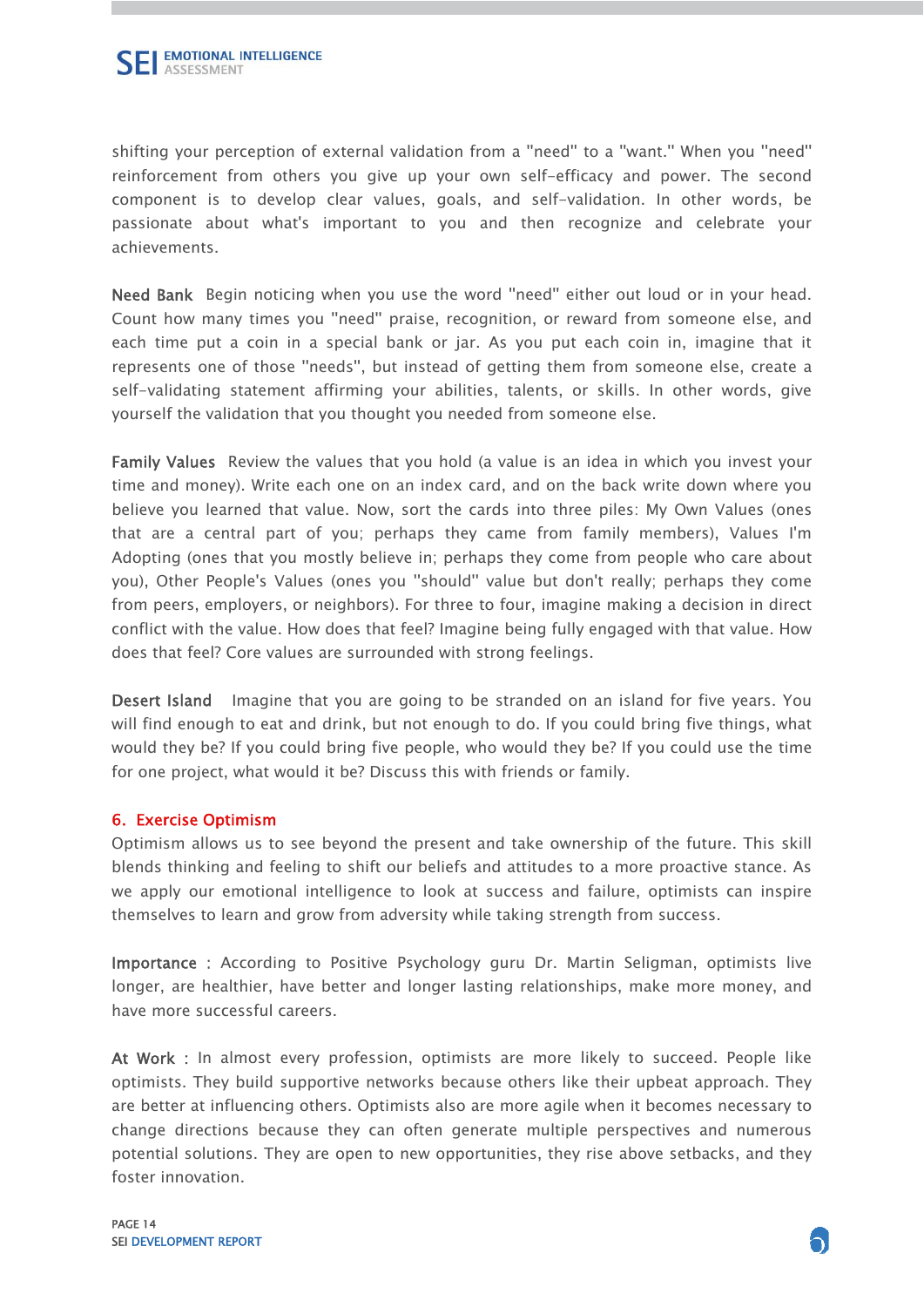

### Performance Zone: Skilled

#### Interpretation:

Do you usually see possibilities rather than problems? Your SEI score indicates that you usually focus your attention on solutions and possibilities. If your score is accurate, you see setbacks as temporary and jump to options and solutions without much struggle. Optimists take responsibility for their failures and accept due credit for their successes, and look first for 'what is possible' rather than being daunted by 'that is impossible!' Everyone has 'bad days', but if you're an optimist you bounce back quickly and return to the focus on what is possible. Perhaps people sometimes see you as unrealistic because you are not daunted by challenges they find overwhelming. Are you using your optimism to its fullest? Bringing this habit of heart and mind to the forefront will open new doors for you and those around you.

#### Development Suggestions

Increasing optimism may require a change in the way you describe success and failure. It requires both a mental and emotional shift to know that failure is often temporary, is isolated, and that personal effort can change the outcome. In Dr. Martin Seligman's outstanding work on optimism, he encourages pessimists to challenge their own thinking about adversity or failure to regard challenges as temporary, isolated, and effort possible  $(TIE)$ :

- Pessimistic Optimistic
- Permanent (always or never) Temporary (this will pass)
- Pervasive (ruining everything) Isolated (it's one area)
- Powerless (nothing I can do) Effort Possible (I can do something)

Six Sides Pessimists tend to see their view as the only possible or reasonable one. Think of a situation - a success or a failure. Now, use cardboard to create a die that has at least six sides. Write a different way of thinking about the situation on each side. Try rolling the die and feeling what it's like to see the situation from this viewpoint. Then roll again. This can be practical in a group setting.

Super Pessimist Sometimes exaggerating the pessimistic view to a humorous extreme can help you see that all is not ''doom and gloom''. In two or three sentences, write down a problem you're facing. Make three columns: Permanent, Pervasive, Powerless. Under each, write the most extreme ideas that come to mind about why this problem will last forever and a day. Identify why it's going to ruin absolutely everything because even if you were a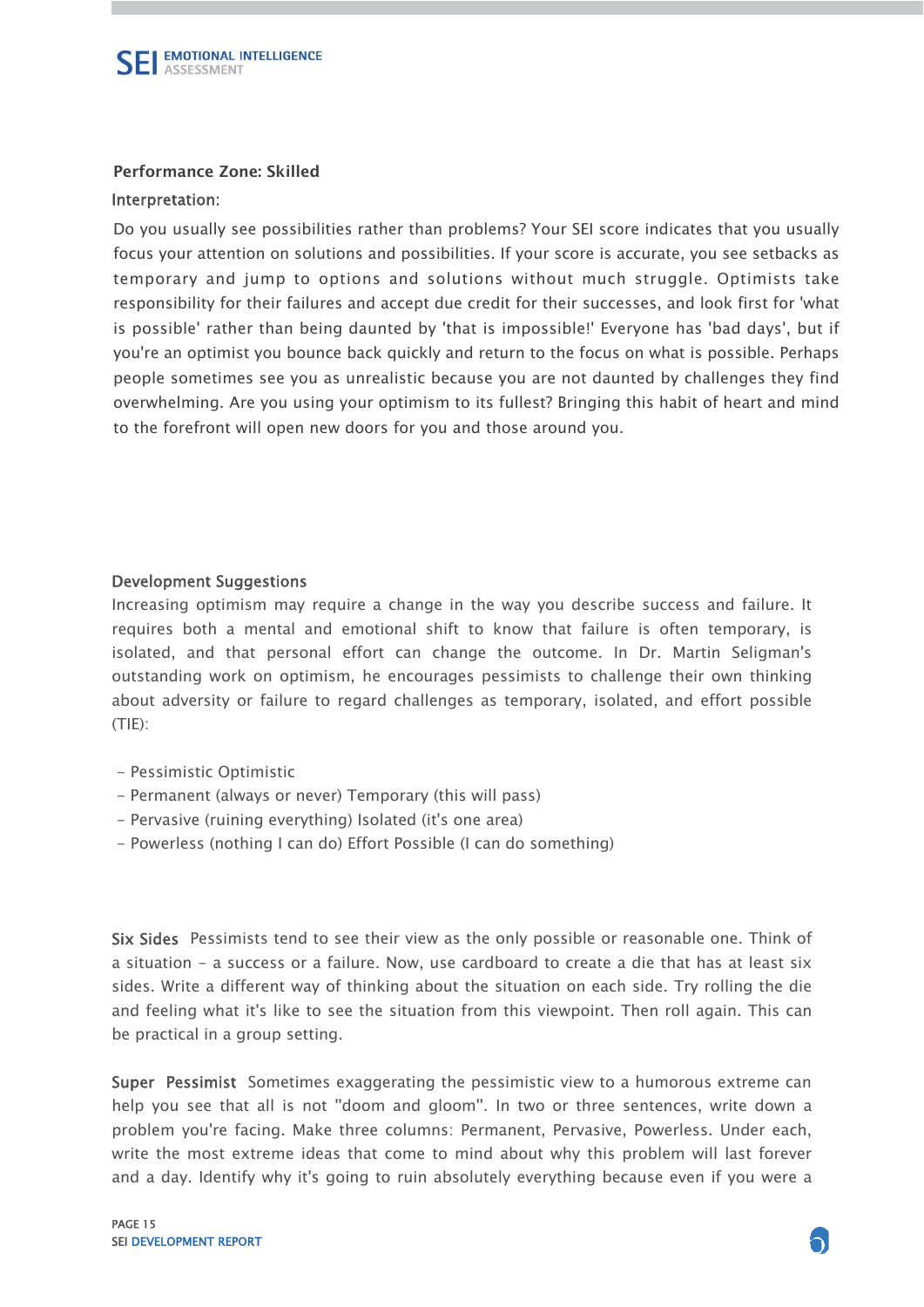

super hero, you would be unable to "fix" it. Don't attempt be realistic here. In fact, be so extreme you can't help but laugh. Then tear the paper into tiny shreds or share the laugh with a good friend.

Optimism Interview Find a colleague or friend who has survived a serious health problem such as cancer. Ask them to tell you about it, and listen to hear how they discuss their challenge. Do you hear them describe it as temporary, isolated? Do they emphasize how effort produced a more positive outcome? Did they do this subconsciously? Share the attributes of the optimist and ask if it makes sense to them.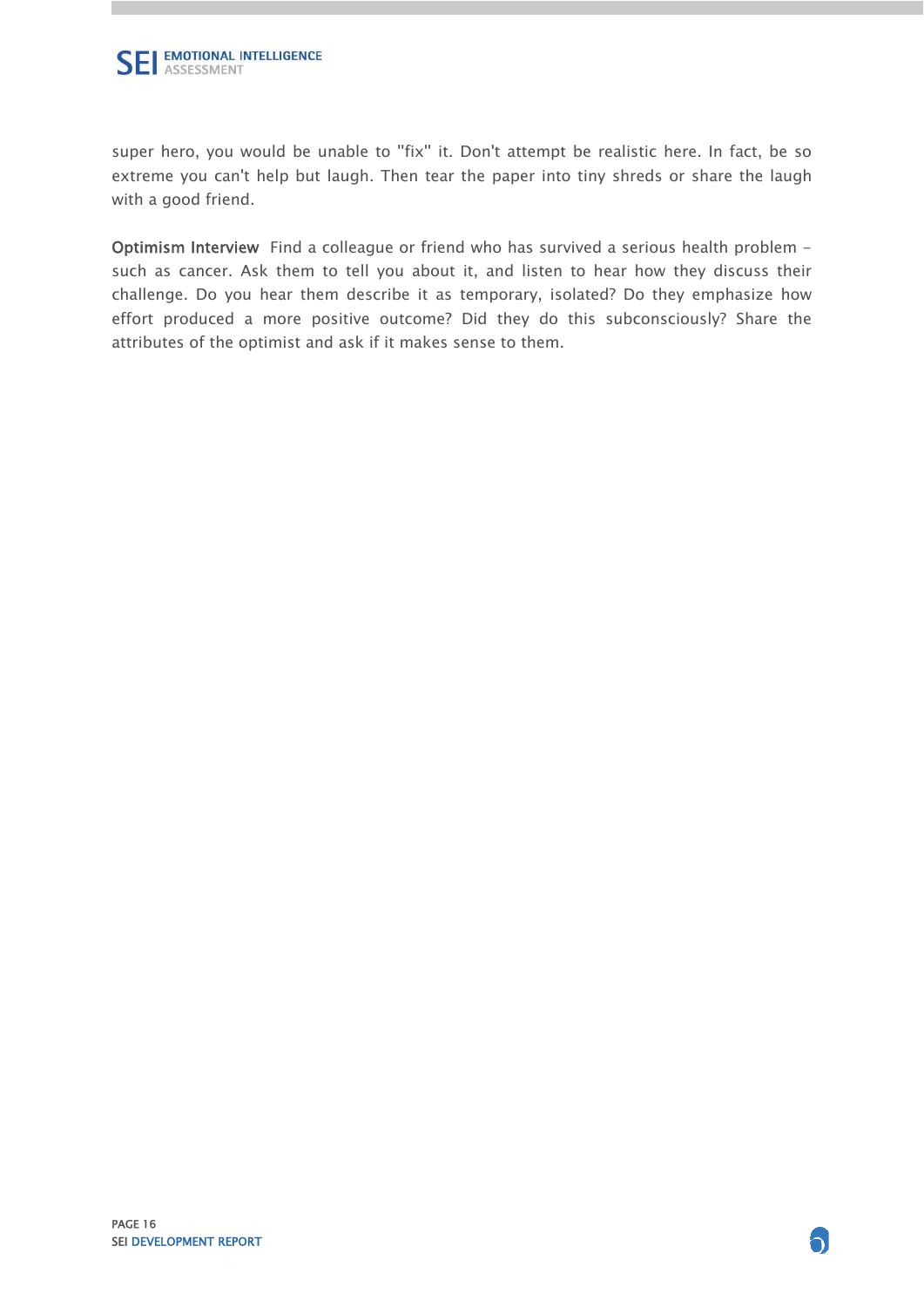

### Give Yourself

Give Yourself is about applying your emotional intelligence to develop emotional wisdom. It is about aligning your daily choice with your larger sense of purpose. Simply being smart about emotions is not enough. In order to live a full, healthy, meaningful, and successful life, we need our feelings to help us make wise decisions in regards to our relationships with others. It is an active state of being fully committed and present in the world. This



component of the model is about using your feelings to help you strengthen your values and principles. It includes two fundamentals:

- 1. Increase empathy
- 2. Pursue noble goals

### 7. Increase Empathy

Empathy is the ability to recognize and appropriately respond to other people's emotions. Empathy is fundamentally an emotional (versus analytical) recognition and response. It is the basis for understanding others, forming enduring and trusting relationships, and ensuring we consider and care for other people.

Importance: Empathy is the secret for relating effectively with others. It lets you appreciate multiple points of view and keeps you from isolating yourself. Emotions are primal, powerful signals of safety and belonging. When your response to others' feelings is appropriate, sincere, and heartfelt, you develop strong, mutually supportive connections.

At Work : Empathic people are better at listening to others and finding out what's really happening or discovering the source of a problem. Empathy helps develop a level playing field for the resolution of conflicts. By providing an empathetic response, people will trust you more, they'll know you care about them, and they'll be willing to either negotiate a compromise or collaborate on a mutually satisfying conclusion.

### Performance Zone: EmergingInterpretation:

Is it sometimes challenging for you to pay attention to other people's feelings? Your SEI score indicates that recognizing and responding to emotions can be uncomfortable or difficult for you. Perhaps you respond to people logically, or you find some emotions overwhelming or uncomfortable. If your score is accurate, you sometimes have trouble relating on an emotional level - which can lead people to perceive you as cool or distant. Developing empathy will very likely help you understand others, form stronger relationships, and solve problems more effectively. You may find it difficult to slow down and pay attention to other people's feelings more, but you'll find tremendous benefits as soon as you do.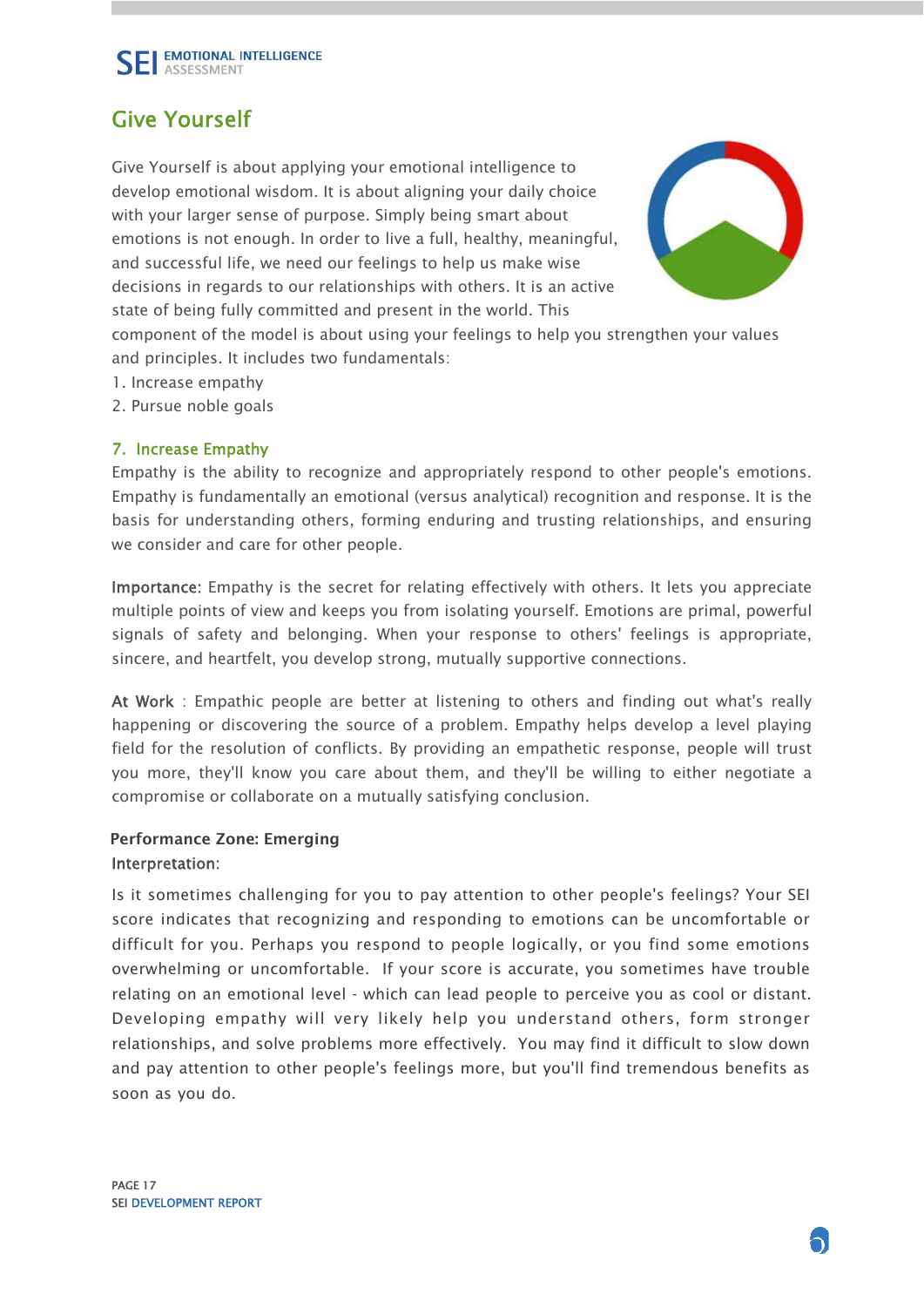

### Development Suggestions

Increasing empathy begins by recognizing that people's feelings genuinely matter. Once you believe that feelings are powerful, real, and valuable, you can begin to learn to read and respond to others' feelings in an appropriate way. Empathy requires both recognizing the feelings in others, identifying a corresponding feeling within yourself, and connecting with them in an open, nonjudgmental, nurturing manner. Major obstacles to empathy include being in a hurry, devaluing emotions as ''irrational'' or ''silly'', being afraid that the feelings might overwhelm you, and negating the significance of the situation.

What If I...? One way to develop empathy for others is to consider what you would need and like in different situations. Create a stack of index cards; on the fronts, write common emotional situations (e.g., "I am lost." "I am lonely." "Someone I care about is angry with me.'' ''I think someone is criticizing me.'')

Then, one card at a time, imagine yourself in that situation. What would if feel like? On the back of the card, answer this question: If someone were truly concerned about you and your situation, what would they feel, say, or do? To take this a step further, make duplicates of the fronts of your cards, and ask other people to put their answers on the backs. This can help you see that people have different needs.

What Do You Want? Often in conversation, people are very focused on what they are going to say next. Try this alternative approach. When you're involved in a conversation with someone, ask yourself what s/he is feeling. Then ask yourself what s/he really wants. This process will help you identify the emotional messages and needs of the individual. If you have trouble figuring out what the person is feeling, or if the person is sending conflicting messages, try for clarity by asking, ''What do you want?''

Validation Boot Camp When someone expresses a strong opinion or concern, instead of providing an answer or dismissing the feeling, practice recognizing the feeling the person is expressing. If the individual says, ''I don't want to do this task'', try to ascertain the feeling behind their response and echo their feelings back (for example, you might say, ''You don't like doing this task, do you?''). Don't fix it, solve it, or react. As you do it, observe your own reactions. Do you want to dismiss or minimize the feelings? To yell? To get it over with? This exercise will help you manage the individual's strong emotions, and also help you reflect on the non-empathic responses you may sometimes use.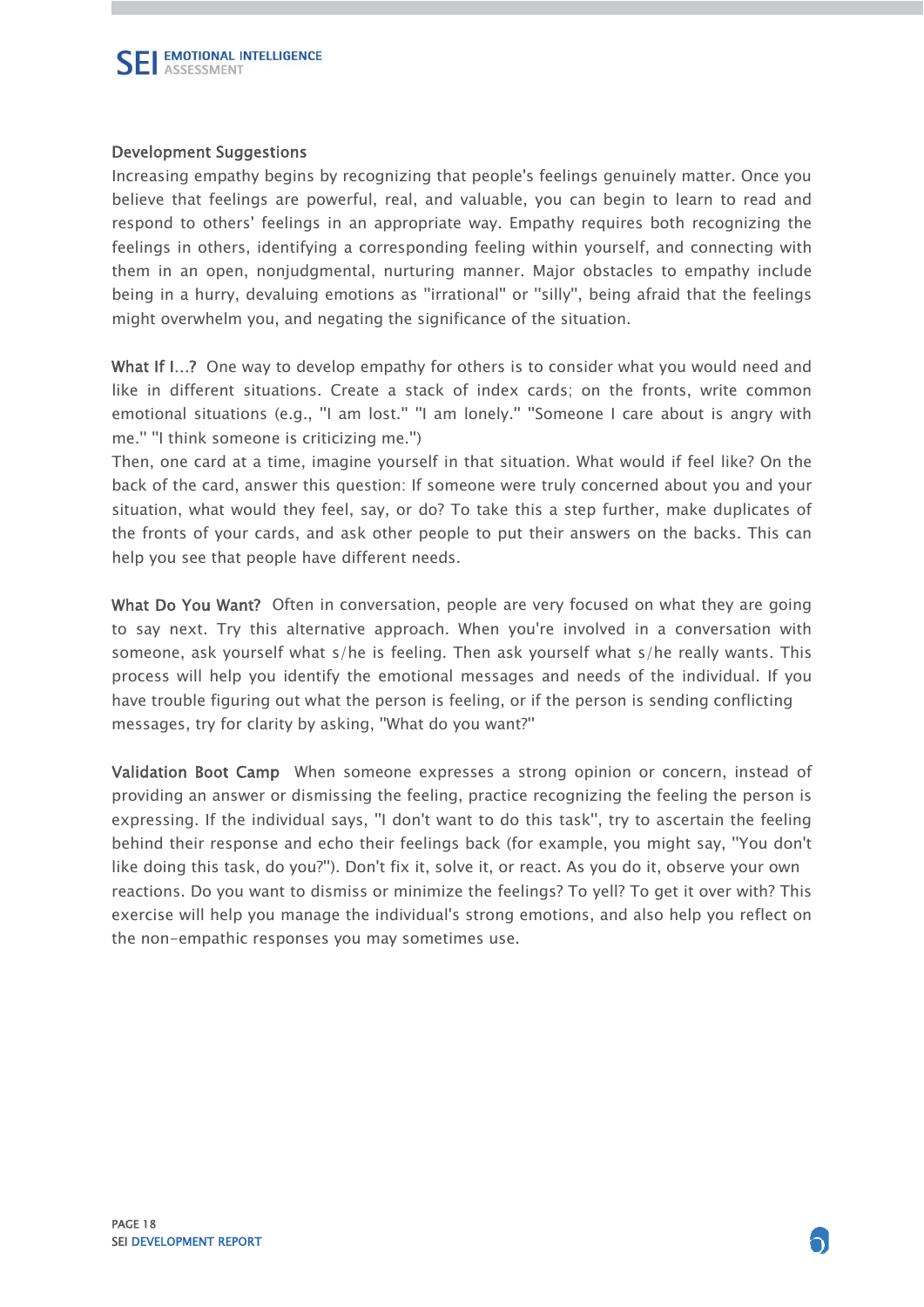

### 8. Pursue Noble Goals

Noble goals activate all of the other elements of EQ. Emotional intelligence gains relevance and power when it is in service of our deepest commitments. Just as our personal priorities shape our daily choices, our noble goals shape our long-term choices. A Noble Goal is a brief, inspiring statement of enduring purpose. It gives us a sense of direction, a ''north star'' to calibrate our compass, and it helps us align our thoughts, feelings, and actions to maintain integrity. Pursuing a Noble Goal goes well beyond the scientific definition of emotional intelligence - not just emotional intelligence, but emotional wisdom. A Noble Goal is about putting your EQ into action.

Importance: Often in life we are faced with competing commitments. Life is pulling us in multiple directions, and finding balance feels impossible. In addition, we're often confused about what's most important. We get wrapped up in the moment. Or we get caught up in our egos, defending our pride instead of solving problems.

Asking this question, ''Do I want to be right or solve the problem?'' can often indicate if our egos are too heavily involved. In these moments, a Noble Goal helps reset our ''internal compass'', check our direction, and assess our progress. We need a way to measure what's important based on our values. A Noble Goal provides an empowering and enduring sense of purpose based on our best intentions.

At Work : By pursuing your Noble Goal at work, you unlock your real passion and clarify your goals/objectives. Your passion and commitment becomes a beacon to others. You never become distracted from your long-term vision, and therefore you make ethical and conscientious decisions that inspire confidence and quality.

### Performance Zone: Functional Interpretation:

 Do you feel connected to the community around you? Your SEI score indicates that you have committed to living as a positive member of your society or community. If your score is accurate, you probably feel a real concern for others and your role in the lives of other people - to make the world a better place. This is usually a source of strength for you, but sometimes you are overwhelmed, or you find your commitment isn't enough to get you I through the challenges. While you've thought about the direction of your life, you may not have fully articulated this purpose. Perhaps you're ready to take the next steps to reflect on the long-term vision of your life and to use your emotional intelligence more consistently and powerfully. If you have not committed to a noble goal, it's a good time for you to reflect. What is the legacy you'd like to leave? What is the gift you'd like to return to world? Remember that while you will certainly benefit from a noble goal, the only way to make it thrive is by focusing it outward.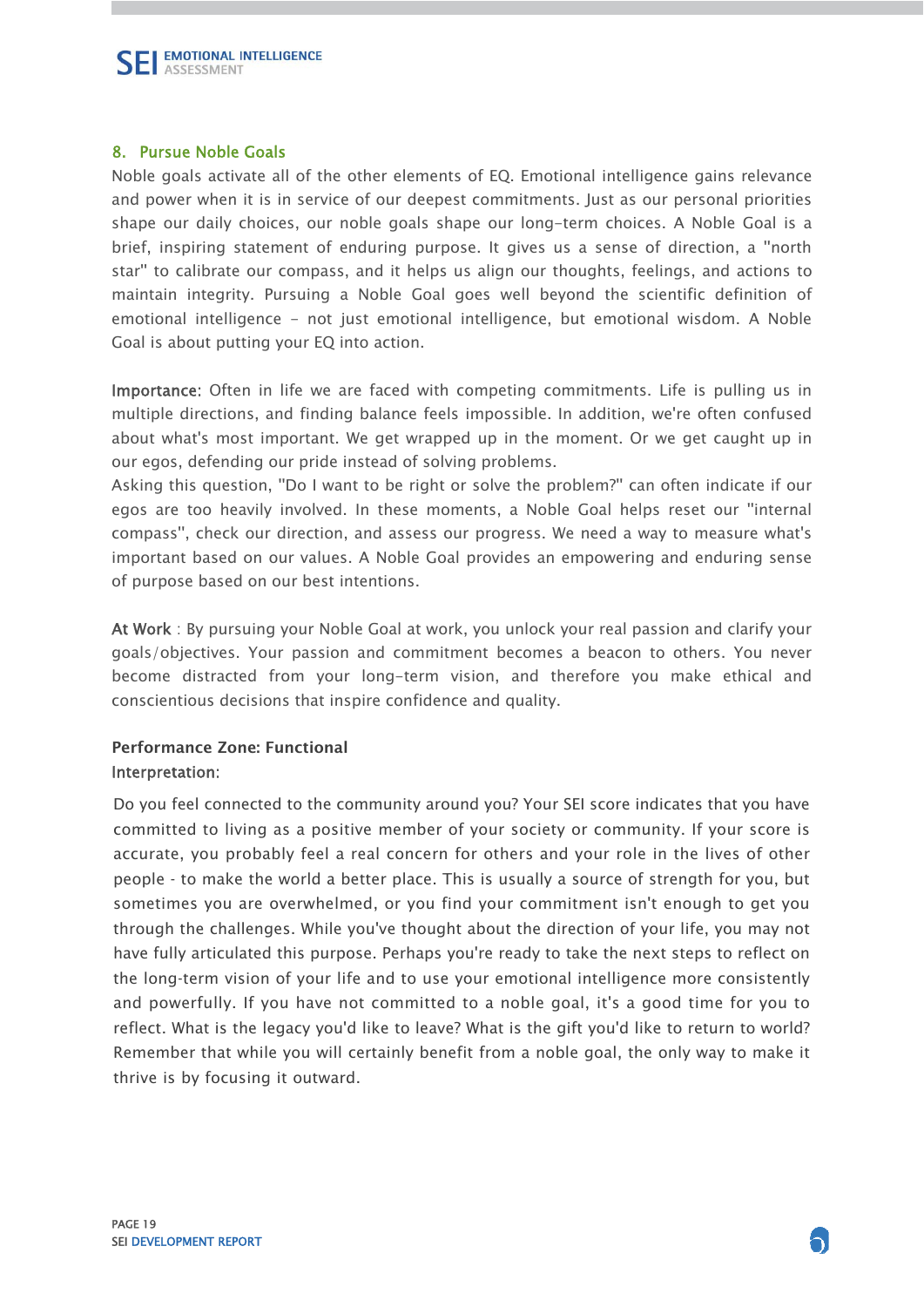

### Development Suggestions

Pursuing a Noble Goal requires you to combine all of the other aspects of your emotional intelligence: active self-awareness, careful concern about your choices, powerful optimism, clarity about your own motivation, and compassion for others. Therefore, the development of a noble goal requires active involvement/integration of the skills in the three divisions of the model: Know Yourself, Choose Yourself, Give Yourself.

Hall of Fame Construct a personal ''Hall of Fame''. Who in the world and in your life do you wish to emulate? Make a book or poster with photos and descriptions including the one quality that qualifies each person to enter this honored status. Now, make a statement on the cover of the book or top of the poster that captures the criteria of this Hall of Fame (if it were a Hall of Fame for baseball, the statement might read, ''Those nimble in body and mind – who bat like a cannon, run like the wind, catch like a magnet, play as a team, and embody the ideals and heart of the game.''). Finally, consider what you will need to do to qualify for your own hall of fame and act on it.

The Movie of Your Life Imagine that after your death, a famous filmmaker hears the story of your life and decides to make a movie to inspire the next generation by showing what a difference one person can make. Children of the future feel hope watching the movie; in fact, they are deeply inspired to find their own sense of purpose and to shepherd the world towards a better state. Over the course of several weeks, write thoughtful, contemplative answers to these questions in your journal: What was the powerful message of this movie? How did your daily choices and actions add up to something far greater than the sum of the parts? What was your legacy?